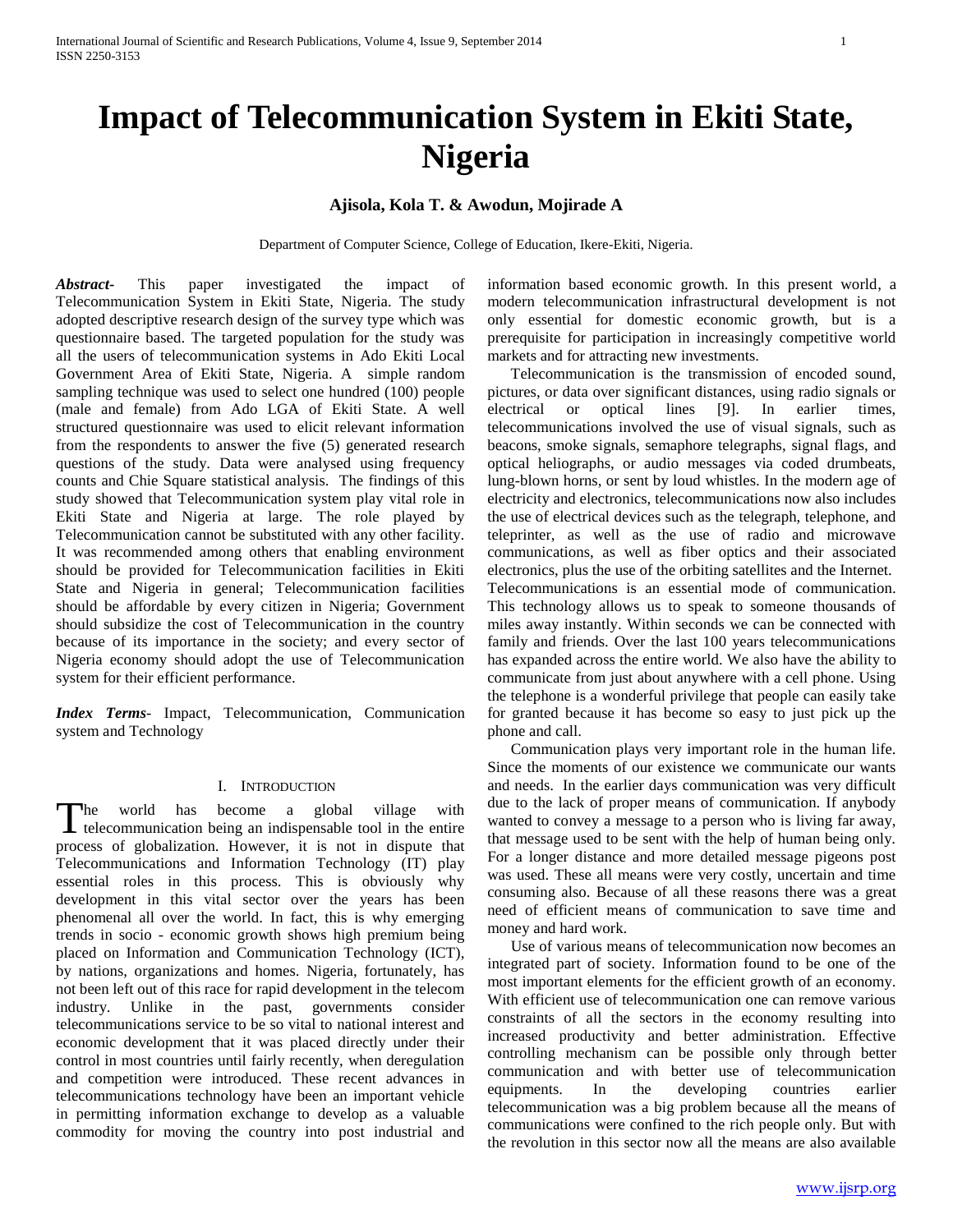to middle and lower class people who play vital role in the growth of economy of any country.

 In telecommunication, a communications system is a collection of individual communication networks, transmission systems, relay stations, tributary stations, and data terminal equipment (DTE) usually capable of interconnection and interoperation to form an integrated whole. The components of a communications system serve a common purpose, are technically compatible, use common procedures, respond to controls, and operate in unison. Telecommunications is a method of communication (e.g., for sports broadcasting, mass media, journalism, etc.). A communications subsystem is a functional unit or operational assembly that is smaller than the larger assembly under consideration.

 An optical communication system is any form of telecommunication that uses light as the transmission medium. Equipment consists of a transmitter, which encodes a *message* into an optical signal, a channel, which carries the signal to its destination, and a receiver, which reproduces the message from the received optical signal. Fibre-optic communication systems transmit information from one place to another by sending light through an optical fibre. The light forms an electromagnetic carrier wave that is modulated to carry information.

 A radio communication system is composed of several communications subsystems that give exterior communications capabilities. A radio communication system comprises a transmitting conductor in which electrical oscillations or currents are produced and which is arranged to cause such currents or oscillations to be propagated through the free space medium from one point to another remote there from and a receiving conductor at such distant point adapted to be excited by the oscillations or currents propagated from the transmitter.

Power line communication systems operate by impressing a modulated carrier signal on power wires. Different types of powerline communications use different frequency bands, depending on the signal transmission characteristics of the power wiring used. Since the power wiring system was originally intended for transmission of AC power, the power wire circuits have only a limited ability to carry higher frequencies. The propagation problem is a limiting factor for each type of power line communications.

 A duplex communication system is a system composed of two connected parties or devices which can communicate with one another in both directions. The term *duplex* is used when describing communication between two parties or devices. Duplex systems are employed in nearly all communications networks, either to allow for a communication "two-way street" between two connected parties or to provide a "reverse path" for the monitoring and remote adjustment of equipment in the field.

A tactical communications system is a communications system that (a) is used within, or in direct support of, tactical forces, (b) is designed to meet the requirements of changing tactical situations and varying environmental conditions, (c) provides securable communications, such as voice, data, and video, among mobile users to facilitate command within, and in support of, tactical forces, and (d) usually requires extremely short installation times, usually on the order of hours, in order to meet the requirements of frequent relocation.

 GSM mobile communication is one of the most explosive developments ever to have taken place in the telecommunications industry [8]. Combining the convenience of mobility with the rich multi-media content of the Internet and with the integration of the mobile telephone with palm-sized computers, cameras and content related information makes it almost inevitable that the ubiquitous access point to the electronic information is not the PC but rather some form of mobile appliance.

### **Impact of Telecommunication**

 According to [2], GSM facilitates economic development as it provides easy and effective communication needed to stimulate and promote trade between Nigeria and its foreign partners in the world. Even at home, it plays a significant role in communicating government programmes. Above all, it encourages investment which in the long run promotes employment opportunities.

 According to a report in [11], government treasury has been boosted by payment of over 200 billion Naira in taxes and levies. National productivity has also been enhanced as travel times and associated risks have been reduced, business communications improve and the rural-urban divide narrowed. Social and family relationships and the security situation have also been significantly enhanced.

 Adeyeye in [8] noted that telecommunication has discouraged rural-urban migration, now with GSM and Internet people travel to cities without boarding a vehicle. The introduction of GSM also has potential for reducing crime. Accessibility to phone services ensures quick calls to security operations when the need arises as well as informing fire stations during fire incidents to save live and properties. To [1], GSM is used by Nigerians mostly to communicate with another. He explained that students used it to communicate with their course mates, friends, lecturers and family relatives. Additionally, family matters, finance, and academic matters constitute the topics/ subject of mobile communication for a majority of students. Mobile phones limit the need for students to travel as well as facilitating the of exchange information as the need may arise.

 GSM activities have increased and promote competition in the industry, resulting in an exponential growth in the number of telephone lines. It is instructive to note that while connected lines only grew at an average of 10,000 lines per annum in the four decades between independence in 1960 and end of 2000, in the last two years, an average growth rate of 1 million lines per annum was attained. As of September 2003, Nigeria had attained over 3 million lines, (2.3 million of which were digital mobile lines). Total tele-density, which had been just 0.4 lines per 100 inhabitants in 1999 stood at 2.6 per 100 inhabitants by September, 2003.

 The emergence of Telecommunication has led to improvements in efficiency and productivity, reductions in transaction costs, increased service innovation and better quality of life for the rural dwellers. Close to 2,000 persons have been directly employed by the GSM operators and an estimated 400,000 Nigerians are benefiting from indirect employment generated by the GSM operators [5]. Indirect employment has also been created through contract awards to construction firms, research companies and media consultants. In the financial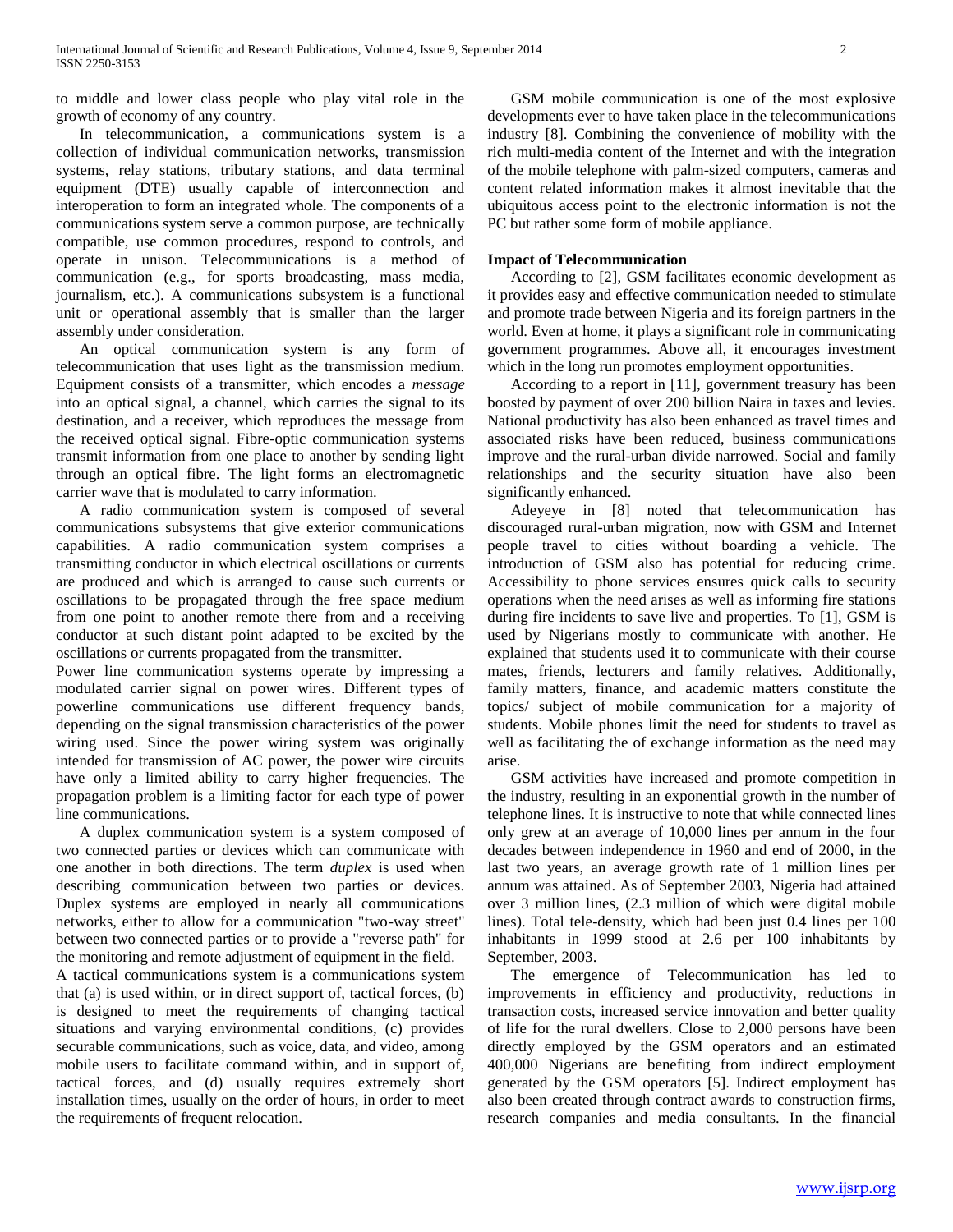sector, enterprising banks have designed innovative products that leverage the use of GSM.

 The emergence of Telecommunication has also led to the return of significant numbers of Nigerians from abroad. These are telecom professionals who have come back to build the country's communications sector. Moreover, the GSM explosion has given birth to a new class of entrepreneurs who might otherwise have been unemployed. There is a nationwide network of dealers, vendors, GSM accessory sellers and the ubiquitous "umbrella-stand" operators, who interestingly received a special mention in a recent ITU publication for the service they are rendering to the Nigerian public.

 **Medical System:** Healthcare telecommunications encompasses a vast range of equipment and services. Whereas previously the stalwart PBX was the primary healthcare telecom equipment, now routers, integration systems, ATM systems, videoconferencing systems, security systems, and call centers are joining the mix. Videoconferencing systems, integration systems, and Internet development systems are poised to represent significant aspect of healthcare telecommunications.

 An integrated computerized patient record system means the time required to access radiology film has dropped from 24 hours to 3.5 seconds. Purchasing decisions are often shared by a coalition of surgeons, nursing staff, and hospital administrators, with purchasing decisions taking into account whether a product reduces the cost of treatment and/or attracts additional patients to a hospital. All of these factors, along with competition, have contributed to continuing reductions in prices for products.

 Internet technology has enabled a new way to deliver healthcare solutions. Under the application services provider (ASP) model information solutions are delivered to hospitals from a remote location.

 **Business and Industries:** Telecommunication has revolutionized the phase of business around the world. Local businesses have become international due to a simple website. I.T. has helped businesses in advertising. I.T. has helped in customer service, huge corporations like Microsoft attend to customer needs through email and chat services. Networking internal and external in organizations has improved the working of businesses. Staffs and clients likewise can get in touch with the managers for feedback, progress reports and extensions.

 Communication has bloomed two business organizations if they need to work together can easily do so. Hotmail, when merged with MSN was easy since the service was online. Business these days require a lot of planning, due to high tech organization systems on computers, planning can be done on an organized pattern, with schedule formats, grant charts etc. Huge databases can now be controlled and stored on network and backup drives. Accessibility of files also has become an easy task with series of password keys and shared folders. Cash transactions are easily made, delay in reduced hence giving liquidity to business.

 **Education System: E-learning** includes all forms of electronically supported learning and teaching, and more recently Edutech. The information and communication systems, whether networked learning or not, serve as specific media to implement the learning process. The term will still most likely be utilized to reference out-of-classroom and in-classroom educational

experiences via technology, even as advances continue in regard to devices and curriculum.

 E-learning is the computer and network-enabled transfer of skills and knowledge. E-learning applications and processes include Web-based learning, computer-based learning, virtual education opportunities and digital collaboration. Content is delivered via the Internet, intranet/extranet, audio or video tape, satellite TV, and CD-ROM. It can be self-paced or instructor-led and includes media in the form of text, image, animation, streaming video and audio.

 **Social Impact:** Telecommunication has played a significant role in social relationships. Nevertheless devices like the telephone system were originally advertised with an emphasis on the practical dimensions of the device (such as the ability to conduct business or order home services) as opposed to the social dimensions. It was not until the late 1920s and 1930s that the social dimensions of the device became a prominent theme in telephone advertisements. New promotions started appealing to consumers' emotions, stressing the importance of social conversations and staying connected to family and friends.

 Since then the role that telecommunications has played in social relations has become increasingly important. In recent years, the popularity of social networking sites has increased dramatically. These sites allow users to communicate with each other as well as post photographs, events and profiles for others to see. The profiles can list a person's age, interests, sexual preference and relationship status. In this way, these sites can play important role in everything from organising social engagements to courtship. Prior to social networking sites, technologies like short message services (SMS) and the telephone also had a significant impact on social interactions

 In cultural terms, telecommunication has increased the public's ability to access to music and film. With television, people can watch films they have not seen before in their own home without having to travel to the video store or cinema. With radio and the Internet, people can listen to music they have not heard before without having to travel to the music store. Telecommunication has also transformed the way people receive their news.

 The objective of this paper is to examine the impact of telecommunication in different areas in Ado local government Area , Ekiti State, Nigeria. Areas like: Its impact on the Economy; Employment Opportunities; Time Management; and Crime Reduction in Ado local government area, Ekiti State.

#### II. RESEARCH QUESTIONS

 The following research questions were generated and tested at p< 0.05:

- 1. Does the emergence of telecommunication have any relations with Nigeria economy?
- 2. Does the emergence of telecommunication provide job opportunities to dwellers in Nigeria?
- 3. Has the emergence of telecommunications reduce the rate of crime in Nigeria?
- 4. Of what relative impact is the emergence of telecommunication on time management?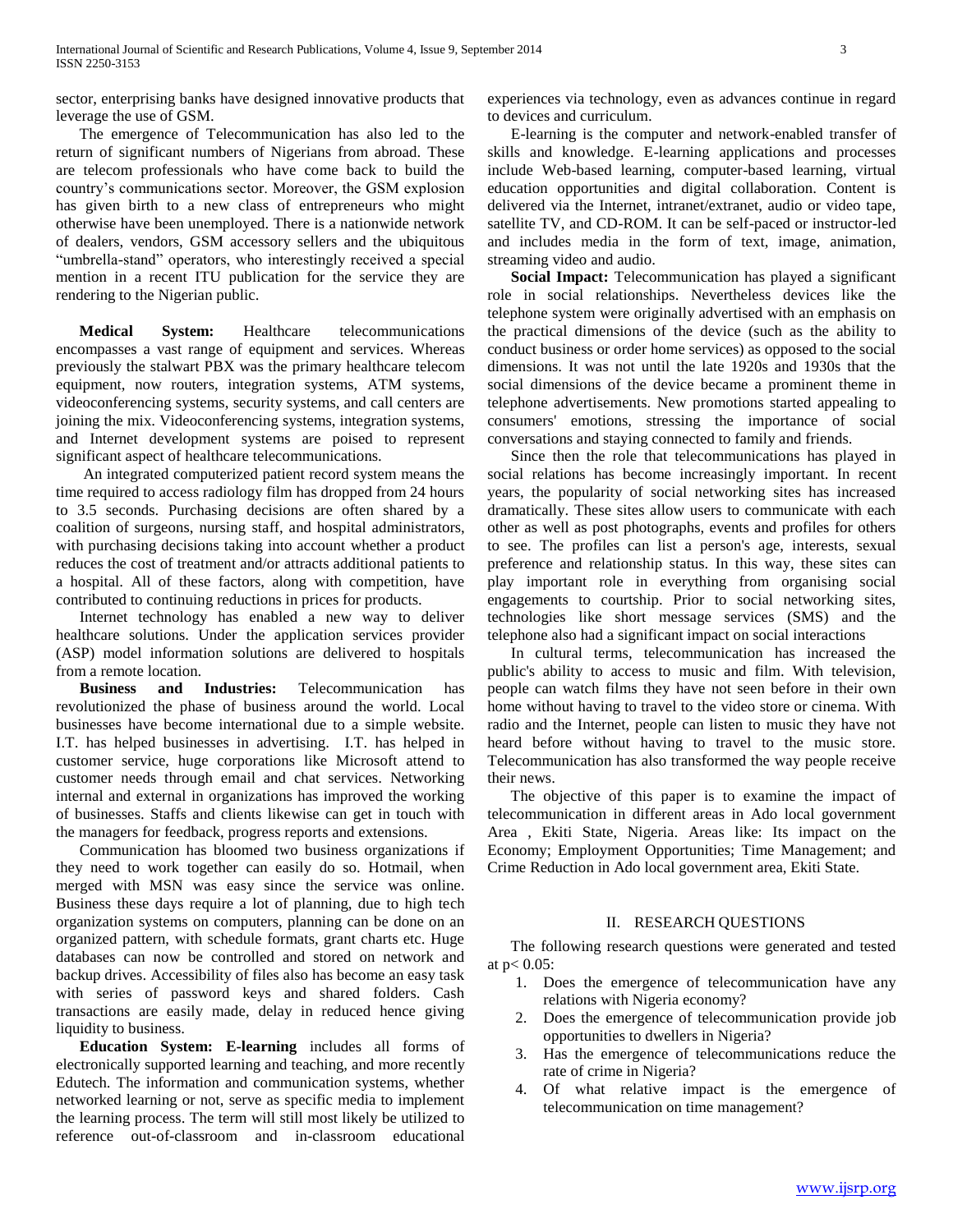International Journal of Scientific and Research Publications, Volume 4, Issue 9, September 2014 4 ISSN 2250-3153

5. Has the emergence of telecommunication improve the activities in education system, medical system, banking system and industries?

### III. METHODOLOGY

 The study adopted descriptive research design of the survey type which was questionnaire based. The population of the study was all the users of telecommunication systems in Ado Ekiti Local Government Area of Ekiti State, Nigeria. A simple random sampling technique was used to select the sample for this study. The sample was made up of one hundred (100) people (male and female) from Ado LGA of Ekiti State. A well structured questionnaire was used to elicit relevant information from the respondents to answer the five (5) generated research questions. The researchers administered the instrument on the respondents. The data collected were analyzed using Chi-square analysis.

#### IV. RESULTS AND DISCUSSION

### **Research Questions 1**

 Does the introduction of telecommunication have any relations with Nigeria economy?

| Table 1: Chi-Square Analysis of Data on |  |
|-----------------------------------------|--|
| Telecommunication and Nigeria Economy   |  |

| S                        | <b>ITEMS</b>             | S              | $\mathsf{A}$   | D                | <b>SD</b>      | $X^2$ -        | $x^2$ -        | df |
|--------------------------|--------------------------|----------------|----------------|------------------|----------------|----------------|----------------|----|
| $\sqrt{2}$               |                          | A              |                |                  |                | cal            | tab            |    |
| $\overline{N}$           |                          |                |                |                  |                |                |                |    |
| $\mathbf{1}$             | Telecommuni              | 74             | 21             | 3                | $\overline{2}$ |                |                |    |
|                          | cation<br>has            |                |                |                  |                |                |                |    |
|                          | improved the             |                |                |                  |                | 137.2          |                |    |
|                          | standard<br>$\sigma$ f   |                |                |                  |                | $\theta$       |                |    |
|                          | living<br>in             |                |                |                  |                |                |                |    |
|                          | Nigeria?                 |                |                |                  |                |                |                |    |
| $\overline{2}$           | Every sector             | 67             | 30             | $\overline{2}$   | $\mathbf{1}$   | 115.7          | 7.8            | 3  |
|                          | of<br>the                |                |                |                  |                | 6              | $\overline{2}$ |    |
|                          | in<br>economy            |                |                |                  |                |                |                |    |
|                          | Nigeria has<br>benefited |                |                |                  |                |                |                |    |
|                          | from                     |                |                |                  |                |                |                |    |
|                          | telecommunic             |                |                |                  |                |                |                |    |
|                          | ation                    |                |                |                  |                |                |                |    |
| 3                        | Telecommuni              | 6              | $\overline{4}$ | 6                | 25             | 101.0          |                |    |
|                          | cation is not            |                |                | 5                |                | 4              |                |    |
|                          | relevant<br>to           |                |                |                  |                |                |                |    |
|                          | all, because it          |                |                |                  |                |                |                |    |
|                          | expensive<br>is          |                |                |                  |                |                |                |    |
|                          | to maintain              |                |                |                  |                |                |                |    |
| $\overline{\mathcal{L}}$ | Telecommuni              | $\overline{2}$ | 3              | 1                | 80             | 165.5          |                |    |
|                          | cation is<br>- of        |                |                | 5                |                | $\overline{2}$ |                |    |
|                          | no impact on             |                |                |                  |                |                |                |    |
|                          | Nigeria rural            |                |                |                  |                |                |                |    |
|                          | economy                  |                |                |                  |                |                |                |    |
| 5                        | Telecommuni              | 28             | 12             | $\overline{4}$   | 20             |                |                |    |
|                          | cation<br>is             |                |                | $\boldsymbol{0}$ |                | 47.52          |                |    |

|   | meant<br>ror |  |  |  |  |
|---|--------------|--|--|--|--|
|   | high income  |  |  |  |  |
|   | earners      |  |  |  |  |
| P | $\Omega$     |  |  |  |  |

The result in Table 1. reveals that  $x^2$ -cal = 137.20,115.76,101.04,165.52 and 47.52 for item No 1,2,3,4 and 5 respectively in research question one. while  $x^2$ -tab = 7.82 showing that  $x^2$ -calculated is greater than  $x^2$ -table value at p <0.05 and df=3 (i.e.  $x^2$ -cal >  $x^2$ -tab) in all cases. Therefore, the result is significant, showing that Telecommunication has significant relationship with Nigeria economy.

#### **Research Question 2**

 Does the introduction of telecommunication provide job opportunities to the dwellers in Nigeria?

### **Table 2: Chi- Square Analysis of Data on Telecommunication and Job opportunities for the dwellers in Nigeria**

| S<br>$\sqrt{2}$ | <b>ITEMS</b>                                   | S<br>A | $\mathsf{A}$    | D                              | S<br>D           | $X^2$ -<br>cal   | $x^2$ -<br>tab | $\mathbf d$<br>f | Rem<br>ark |
|-----------------|------------------------------------------------|--------|-----------------|--------------------------------|------------------|------------------|----------------|------------------|------------|
| N               |                                                |        |                 |                                |                  |                  |                |                  |            |
| 1               | The                                            | 43     | 54              | $\overline{2}$                 | $\mathbf{1}$     |                  |                |                  |            |
|                 | emergence of<br>telecommunic<br>ation<br>(e.g. |        |                 |                                |                  | 90.8<br>$\theta$ |                |                  |            |
|                 | GSM,                                           |        |                 |                                |                  |                  |                |                  |            |
|                 | Internet etc.)<br>Nigeria<br>in                |        |                 |                                |                  |                  |                |                  |            |
|                 | encourage                                      |        |                 |                                |                  |                  | 7.8            | 3                | $*_{S}$    |
|                 | scale<br>small                                 |        |                 |                                |                  |                  | $\overline{2}$ |                  |            |
|                 | business<br>thereby                            |        |                 |                                |                  |                  |                |                  |            |
|                 | reducing                                       |        |                 |                                |                  |                  |                |                  |            |
|                 | employment.                                    |        |                 |                                |                  | 96.0             |                |                  |            |
| $\overline{c}$  | Telecommuni<br>cation<br>has                   | 65     | 25              | $\overline{4}$                 | 6                | 8                |                |                  |            |
|                 | provided<br>a                                  |        |                 |                                |                  |                  |                |                  |            |
|                 | of<br>source<br>income<br>to                   |        |                 |                                |                  |                  |                |                  |            |
|                 | many young                                     |        |                 |                                |                  | 5.04             |                |                  |            |
|                 | school                                         |        |                 |                                |                  |                  |                |                  |            |
|                 | leavers.                                       |        |                 |                                |                  |                  |                |                  |            |
| 3               | Telecommuni<br>cation<br>had                   | 34     | 26              | $\overline{2}$<br>$\mathbf{1}$ | 1<br>9           | 125.             |                |                  |            |
|                 | reduced                                        |        |                 |                                |                  | 20               |                |                  |            |
|                 | in<br>poverty                                  |        |                 |                                |                  |                  |                |                  |            |
|                 | Nigeria                                        |        |                 |                                |                  |                  |                |                  |            |
| $\overline{4}$  | Telecommuni<br>cation                          | 71     | $\overline{24}$ | 3                              | $\boldsymbol{0}$ |                  |                |                  |            |
|                 | provides                                       |        |                 |                                |                  |                  |                |                  |            |
|                 | employment                                     |        |                 |                                |                  |                  |                |                  |            |
|                 | opportunities                                  |        |                 |                                |                  | 89.1             |                |                  |            |
|                 | for only a few                                 |        |                 |                                |                  | 8                |                |                  |            |
|                 | influential                                    |        |                 |                                |                  |                  |                |                  |            |
|                 | Nigerians                                      |        |                 |                                |                  |                  |                |                  |            |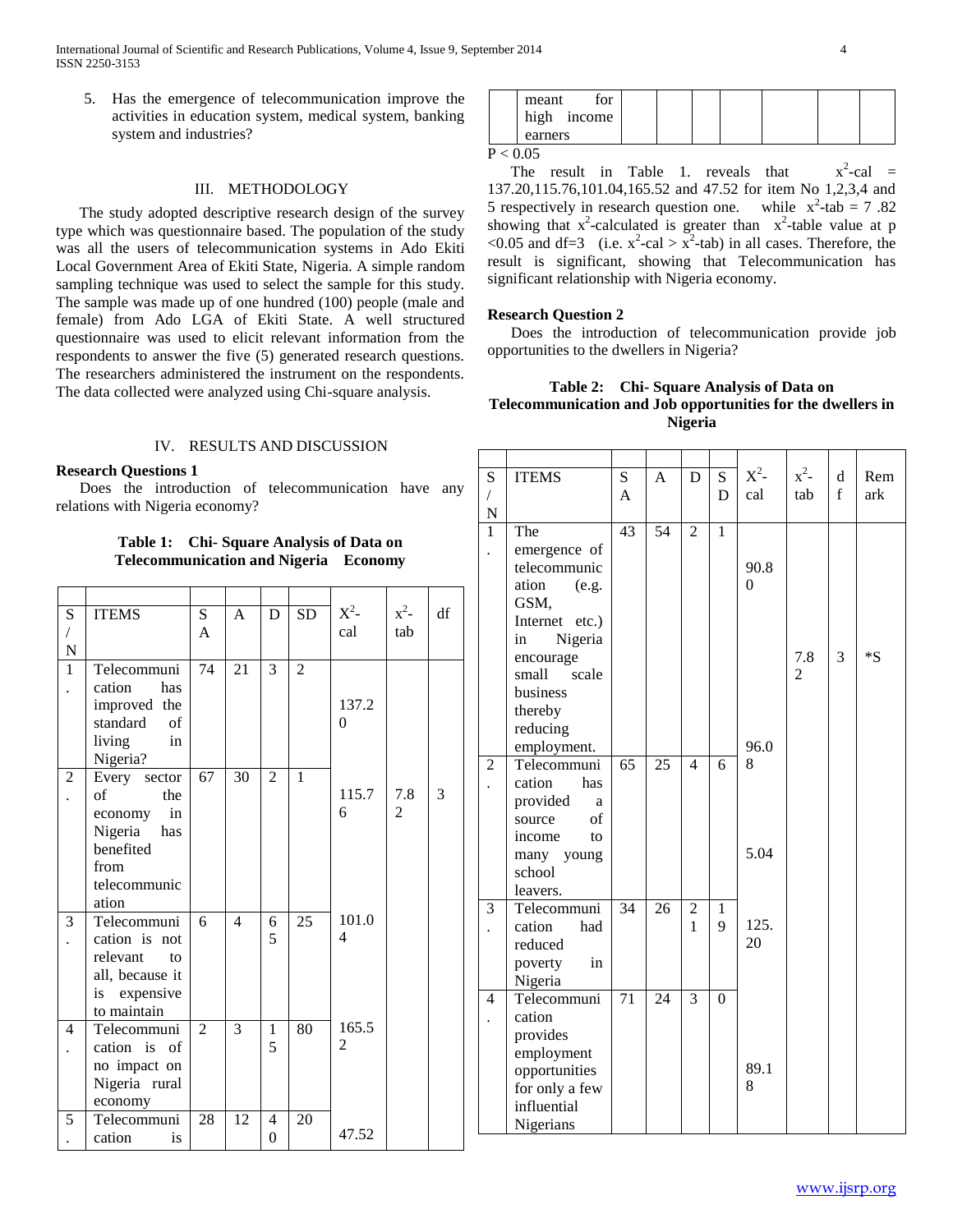|        | Telecommuni 76<br>cation                  | 23 |  |  |  |  |
|--------|-------------------------------------------|----|--|--|--|--|
|        | provides                                  |    |  |  |  |  |
|        | holiday<br>$\frac{1}{10b}$<br>many<br>for |    |  |  |  |  |
| $\sim$ | students<br>$\sim$ $\sim$ $\sim$          |    |  |  |  |  |

 $P < 0.05$ 

The result in Table 2. reveals that  $x^2$ -cal = 90.80, 96.08, 125.20, and 89.18 for item No 1,2,4 and 5 respectively in research question Two. While  $x^2$ -tab = 7.82 showing that  $x^2$ calculated is greater than  $x^2$ -table value at p <0.05 and df=3 (i.e.  $x^2$ -cal >  $x^2$ -tab) in all cases. But item No 3 is not significant, because  $x^2$ -cal = 5.04 which is less than  $x^2$ -tab = 7.82 showing that Telecommunication has not reduce poverty in Nigeria. But on the average therefore, the result is significant, showing that Telecommunication provides job opportunity to the Nigeria dwellers.

#### **Research Question 3**

 Of what relative impact is the introduction of telecommunication on time management?

**Table 3: Chi- Square Analysis of Data on Telecommunication and Time Management**

| S<br>$\sqrt{2}$<br>${\bf N}$ | <b>ITEMS</b>                                                                                              | S<br>A | $\mathsf{A}$ | D                                | S<br>D         | $X^2$ -<br>cal                               | $x^2$ -<br>tab | d<br>f | Rem<br>ark |
|------------------------------|-----------------------------------------------------------------------------------------------------------|--------|--------------|----------------------------------|----------------|----------------------------------------------|----------------|--------|------------|
| $\mathbf{1}$                 | Nigerians are<br>now<br>more<br>time<br>conscious<br>with<br>the<br>advent<br>of<br>telecommunic<br>ation | 74     | 21           | 3                                | $\overline{2}$ | 17.2<br>$\theta$<br>96.0<br>$\boldsymbol{0}$ | 7.8            | 3      | ${}^*S$    |
| $\overline{2}$               | Telecommuni<br>cation is time<br>consuming<br>(internet,<br>GSM etc)                                      | 10     | 10           | 6<br>$\overline{2}$              | 1<br>9         | 33.5<br>$\overline{c}$<br>51.7<br>6          | $\overline{2}$ |        |            |
| 3                            | Telecommuni<br>cation<br>encourages<br>time<br>management                                                 | 65     | 14           | $\mathbf{1}$<br>1                | 1<br>$\Omega$  | 44.9<br>6                                    |                |        |            |
| $\overline{4}$               | Telecommuni<br>cation<br>discourages<br>time spent on<br>unwarranted<br>journey                           | 84     | 3            | $\mathbf{1}$<br>$\boldsymbol{0}$ | 3              |                                              |                |        |            |
| 5                            | Telecommuni<br>cation<br>enhances<br>proper<br>planning and                                               | 68     | 12           | $\overline{4}$                   | 1<br>6         |                                              |                |        |            |

|         | execution of |  |  |  |  |
|---------|--------------|--|--|--|--|
| private | and          |  |  |  |  |
| public  |              |  |  |  |  |
|         | programmes.  |  |  |  |  |
| 0.05    |              |  |  |  |  |

The result in Table 3. reveals that  $x^2$ -cal = 17.20,96.00, 33.52,51.76 and 44.96 for item No 1,2,3,4 and 5 respectively in research question Three. while  $x^2$ -tab = 7.82 showing that  $x^2$ calculated is greater than  $x^2$ -table value at p <0.05 and df=3 (i.e.  $x^2$ -cal >  $x^2$ -tab) in all cases. Therefore, the result is significant, showing that Telecommunication encourages time management.

#### **Research Question 4**

 Has the emergence of telecommunications reduce the rate of crime in Nigeria?

## **Table 4: Chi- Square Analysis of Data on Telecommunication and Crime rate in Nigeria**

| $\overline{S}$<br>$\mathbf N$ | <b>ITEMS</b>                                                                                                                                                                                          | S<br>A | A  | $\mathbf D$                      | S<br>D                         | $X^2$ -<br>cal                                 | $x^2$ -<br>tab        | d<br>$f_{\rm}$ |
|-------------------------------|-------------------------------------------------------------------------------------------------------------------------------------------------------------------------------------------------------|--------|----|----------------------------------|--------------------------------|------------------------------------------------|-----------------------|----------------|
| 1.                            | Telecommu<br>nication has<br>increased<br>the rate<br>of<br>in<br>crime<br>Nigeria                                                                                                                    | 23     | 14 | 4<br>$\overline{2}$              | $\overline{c}$<br>$\mathbf{1}$ | 23.0<br>$\overline{4}$<br>71.2<br>8            |                       |                |
| 2.                            | Telecommu<br>nication<br>encourages<br>dishonesty<br>among<br>Nigerians                                                                                                                               | 5      | 25 | 5                                | 6<br>5                         | 81.3<br>6                                      | 7.8<br>$\overline{c}$ | 3              |
| 3.                            | The<br>emergence<br>of<br>telecommun<br>ication<br>assists<br>in<br>reporting<br>and<br>detecting<br>criminal's<br>activities<br>in<br>society.<br>the<br>(through the<br>use of GSM,<br>Biometrics). | 35     | 28 | $\overline{2}$<br>$\overline{0}$ | $\mathbf{1}$<br>$\overline{7}$ | 186.<br>96<br>89.8<br>$\overline{\mathcal{L}}$ |                       |                |
| $\overline{4}$ .              | Telecommu<br>nication<br>has<br>aided<br>the<br>activities of<br>armed<br>robbers                                                                                                                     | 20     | 3  | 2<br>$\overline{4}$              | $rac{5}{3}$                    |                                                |                       |                |
| 5.                            | Emergence                                                                                                                                                                                             | 6      | 23 | 1                                | 5                              |                                                |                       |                |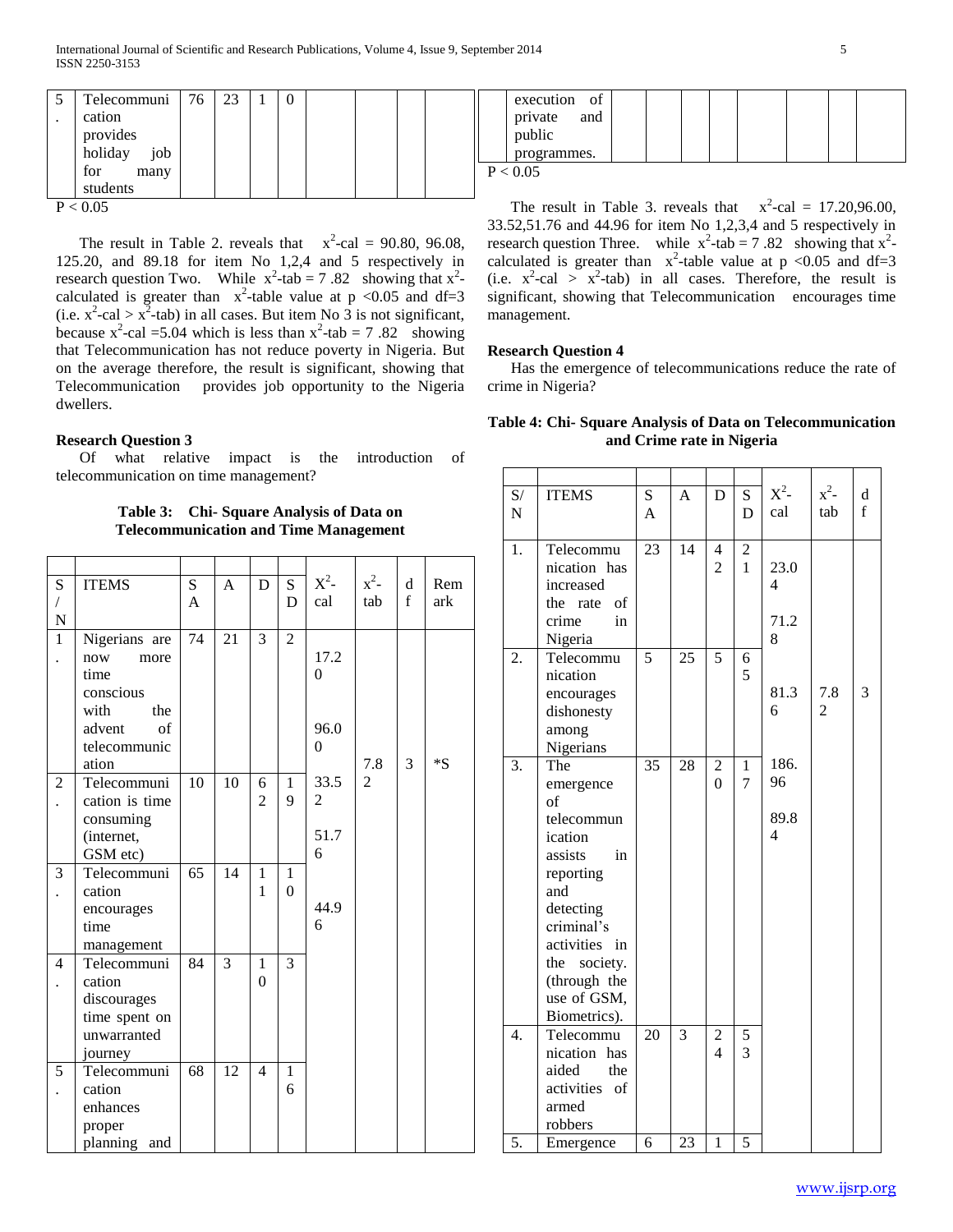| of            |  | 2 |  |  |
|---------------|--|---|--|--|
| telecommun    |  |   |  |  |
| ication had   |  |   |  |  |
| dramatically  |  |   |  |  |
| increased     |  |   |  |  |
| fraudulent    |  |   |  |  |
| activities in |  |   |  |  |
| Nigeria       |  |   |  |  |
| P < 0.05      |  |   |  |  |

The result in Table 4. reveals that  $x^2$ -cal = 23.04, 71.28, 81.36,186.96 and 89.84 for item No 1,2,3,4 and 5 respectively in research question four. while  $x^2$ -tab = 7.82 showing that  $x^2$ calculated is greater than  $x^2$ -table value at p <0.05 and df=3 (i.e.  $x^2$ -cal >  $x^2$ -tab) in all cases. Therefore, the result is significant, showing that Telecommunication reduces crime rate in Nigeria.

#### **Research Question 5**

 Has the emergence of telecommunication improve the activities in Education system, medical system, banking system and industries?

**Table 5: Chi- Square Analysis of Data on Telecommunication and activities in Education system, medical system, banking system and industries.**

| S/               | <b>ITEMS</b>                | S               | A  | $\mathbf D$    | S              | $X^2$ -          | $x^2$ -        | d           | Rem     |
|------------------|-----------------------------|-----------------|----|----------------|----------------|------------------|----------------|-------------|---------|
| N                |                             | A               |    |                | D              | cal              | tab            | $\mathbf f$ | ark     |
| 1.               | Telecommu                   | 28              | 42 | $\mathbf{1}$   | 1              |                  |                |             |         |
|                  | nication has                |                 |    | $\overline{2}$ | 8              | 20.6             |                |             |         |
|                  | increased                   |                 |    |                |                | 4                |                |             |         |
|                  | the teaching                |                 |    |                |                |                  |                |             |         |
|                  | and learning                |                 |    |                |                |                  |                |             |         |
|                  | skills<br>in                |                 |    |                |                |                  |                |             |         |
|                  | educational<br>system. (E-  |                 |    |                |                | 56.0<br>$\theta$ | 7.8            | 3           | ${}^*S$ |
|                  | learning,                   |                 |    |                |                |                  | $\overline{2}$ |             |         |
|                  | internet                    |                 |    |                |                |                  |                |             |         |
|                  | facilities,                 |                 |    |                |                | 8.24             |                |             |         |
|                  | computer                    |                 |    |                |                |                  |                |             |         |
|                  | etc)                        |                 |    |                |                |                  |                |             |         |
| 2.               | Telecommu                   | 55              | 25 | 5              | 1<br>5         | 23.1             |                |             |         |
|                  | nication<br>helps<br>to     |                 |    |                |                | $\overline{2}$   |                |             |         |
|                  | improve the                 |                 |    |                |                |                  |                |             |         |
|                  | medical                     |                 |    |                |                |                  |                |             |         |
|                  | system                      |                 |    |                |                | 34.1             |                |             |         |
| $\overline{3}$ . | Emergence                   | $\overline{35}$ | 28 | $\overline{2}$ | $\overline{1}$ | 6                |                |             |         |
|                  | of                          |                 |    | $\mathbf{1}$   | 6              |                  |                |             |         |
|                  | telecommun<br>ication helps |                 |    |                |                |                  |                |             |         |
|                  | improve<br>to               |                 |    |                |                |                  |                |             |         |
|                  | the activities              |                 |    |                |                |                  |                |             |         |
|                  | the<br>in                   |                 |    |                |                |                  |                |             |         |
|                  | banking                     |                 |    |                |                |                  |                |             |         |
|                  | $(E-$<br>sector.            |                 |    |                |                |                  |                |             |         |

|    | banking      |    |    |                |                |  |  |
|----|--------------|----|----|----------------|----------------|--|--|
|    | system,      |    |    |                |                |  |  |
|    | internet     |    |    |                |                |  |  |
|    | facilities)  |    |    |                |                |  |  |
| 4. | Telecommu    | 28 | 43 | 1              | 1              |  |  |
|    | nication has |    |    | 1              | 8              |  |  |
|    | help<br>to   |    |    |                |                |  |  |
|    | improve the  |    |    |                |                |  |  |
|    | services     |    |    |                |                |  |  |
|    | rendered in  |    |    |                |                |  |  |
|    | industries.  |    |    |                |                |  |  |
|    | (GSM,        |    |    |                |                |  |  |
|    | Internet)    |    |    |                |                |  |  |
| 5. | Emergence    | 43 | 33 | $\overline{4}$ | $\overline{c}$ |  |  |
|    | of           |    |    |                | $\theta$       |  |  |
|    | telecommun   |    |    |                |                |  |  |
|    | ication has  |    |    |                |                |  |  |
|    | facilitates  |    |    |                |                |  |  |
|    | the mode of  |    |    |                |                |  |  |
|    | business     |    |    |                |                |  |  |
|    | transaction. |    |    |                |                |  |  |
|    | (E-business, |    |    |                |                |  |  |
|    | internet     |    |    |                |                |  |  |
|    | services)    |    |    |                |                |  |  |



The result in Table 5. reveals that  $x^2$ -cal  $=$ 20.64,56.00,8.24,23.12 and 34.16 for item No 1,2,3,4 and 5 respectively in research question five. While  $x^2$ -tab = 7.82 showing that  $x^2$ -calculated is greater than  $x^2$ -table value at p <0.05 and df=3 (i.e.  $x^2$ -cal >  $x^2$ -tab) in all cases. Therefore, the result is significant, showing that Telecommunication improves the activities in Education system, medical system, banking system and industries.

#### V. DISCUSSION

The results of the study were discussed based on the general questions:

The result in Table 1. reveals that  $x^2$ -cal = 137.20,115.76,101.04,165.52 and 47.52 for item No 1,2,3,4 and 5 respectively in research question one. while  $x^2$ -tab = 7.82 showing that  $x^2$ -calculated is greater than  $x^2$ -table value at p <0.05 and df=3 (i.e.  $x^2$ -cal >  $x^2$ -tab) in all cases. Therefore, the result is significant, showing that Telecommunication has significant relationship with Nigeria economy.

Also, the result in Table 2. reveals that  $x^2$ -cal = 90.80, 96.08, 125.20, and 89.18 for item No 1,2,4 and 5 respectively in research question Two. While  $x^2$ -tab = 7.82 showing that  $x^2$ calculated is greater than  $x^2$ -table value at p <0.05 and df=3 (i.e.  $x^2$ -cal >  $x^2$ -tab) in all cases. But item No 3 is not significant, because  $x^2$ -cal = 5.04 which is less than  $x^2$ -tab = 7.82 showing that Telecommunication has not reduce poverty in Nigeria. But on the average therefore, the result is significant, showing that Telecommunication provides job opportunity to the Nigeria dwellers.

Furthermore, the result in Table 3. reveals that  $x^2$ -cal = 17.20,96.00, 33.52,51.76 and 44.96 for item No 1,2,3,4 and 5